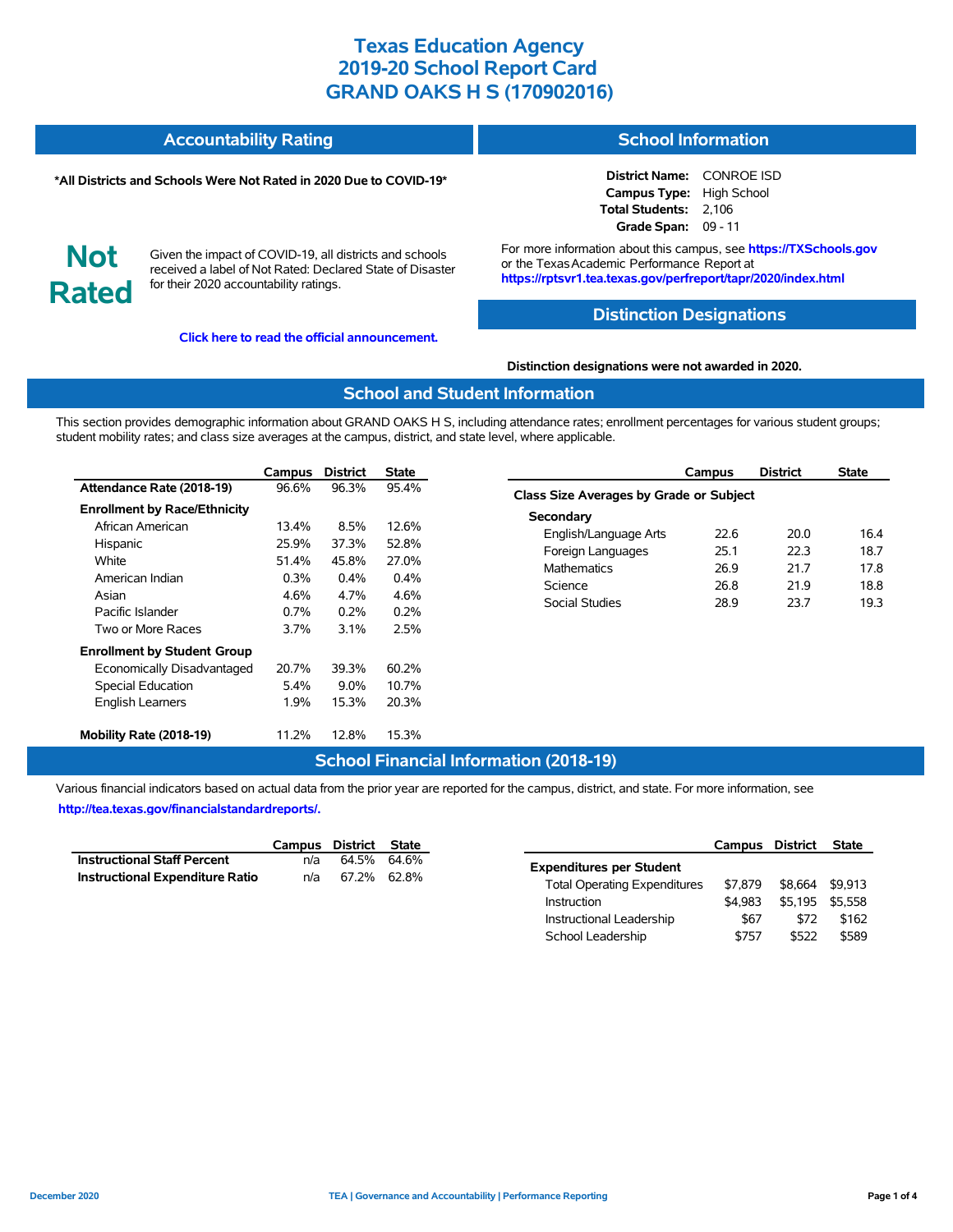## **STAAR Outcomes**

This section provides STAAR performance and Academic Growth outcomes. Academic Growth measures whether students are maintaining performance or improving from year to year. **Please note that due to the cancellation of spring 2020 State of Texas Assessments of Academic Readiness (STAAR) due to the COVID-19 pandemic, the performance of this year's report is not updated.**

|                                                                                |      |              |                 |        | African                  |                          |                          | American |       | <b>Pacific</b>  | Two or<br><b>More</b> | Econ   |
|--------------------------------------------------------------------------------|------|--------------|-----------------|--------|--------------------------|--------------------------|--------------------------|----------|-------|-----------------|-----------------------|--------|
|                                                                                |      | <b>State</b> | <b>District</b> | Campus | American                 | Hispanic                 | White                    | Indian   | Asian | <b>Islander</b> | Races                 | Disadv |
| STAAR Performance Rates at Approaches Grade Level or Above (All Grades Tested) |      |              |                 |        |                          |                          |                          |          |       |                 |                       |        |
| <b>All Subjects</b>                                                            | 2019 | 78%          | 85%             | 89%    | 79%                      | 88%                      | 92%                      | 100%     | 95%   | 67%             | 89%                   | 76%    |
| ELA/Reading                                                                    | 2019 | 75%          | 83%             | 87%    | 78%                      | 86%                      | 90%                      | $\ast$   | 91%   | 80%             | 90%                   | 74%    |
| Mathematics                                                                    | 2019 | 82%          | 88%             | 85%    | 73%                      | 84%                      | 89%                      | $\ast$   | 100%  | $\ast$          | 81%                   | 70%    |
| Science                                                                        | 2019 | 81%          | 89%             | 94%    | 86%                      | 93%                      | 97%                      | $\ast$   | 100%  | $\ast$          | 92%                   | 85%    |
| STAAR Performance Rates at Meets Grade Level or Above (All Grades Tested)      |      |              |                 |        |                          |                          |                          |          |       |                 |                       |        |
| All Subjects                                                                   | 2019 | 50%          | 62%             | 72%    | 59%                      | 67%                      | 77%                      | 86%      | 85%   | 56%             | 77%                   | 53%    |
| ELA/Reading                                                                    | 2019 | 48%          | 59%             | 75%    | 59%                      | 71%                      | 80%                      | *        | 84%   | 60%             | 78%                   | 57%    |
| <b>Mathematics</b>                                                             | 2019 | 52%          | 65%             | 59%    | 51%                      | 54%                      | 61%                      | *        | 86%   | *               | 75%                   | 39%    |
| Science                                                                        | 2019 | 54%          | 69%             | 77%    | 64%                      | 73%                      | 82%                      | $\ast$   | 87%   | $\ast$          | 75%                   | 57%    |
| STAAR Performance Rates at Masters Grade Level (All Grades Tested)             |      |              |                 |        |                          |                          |                          |          |       |                 |                       |        |
| All Subjects                                                                   | 2019 | 24%          | 35%             | 26%    | 14%                      | 20%                      | 30%                      | 57%      | 40%   | 22%             | 27%                   | 11%    |
| ELA/Reading                                                                    | 2019 | 21%          | 30%             | 18%    | 7%                       | 12%                      | 22%                      | $\ast$   | 30%   | 20%             | 20%                   | 7%     |
| <b>Mathematics</b>                                                             | 2019 | 26%          | 39%             | 32%    | 23%                      | 29%                      | 36%                      | *        | 50%   | ∗               | 38%                   | 15%    |
| Science                                                                        | 2019 | 25%          | 39%             | 35%    | 20%                      | 28%                      | 41%                      | *        | 53%   | $\ast$          | 33%                   | 16%    |
| Academic Growth Score (All Grades Tested)                                      |      |              |                 |        |                          |                          |                          |          |       |                 |                       |        |
| <b>Both Subjects</b>                                                           | 2019 | 69           | 73              | 67     | 63                       | 64                       | 68                       | *        | 78    | 60              | 76                    | 57     |
|                                                                                | 2018 | 69           | 73              |        |                          | $\overline{\phantom{a}}$ |                          |          |       |                 |                       |        |
| ELA/Reading                                                                    | 2019 | 68           | 71              | 68     | 66                       | 65                       | 70                       | *        | 73    | $\ast$          | 75                    | 62     |
|                                                                                | 2018 | 69           | 71              |        | $\overline{\phantom{a}}$ | $\overline{\phantom{a}}$ | $\overline{\phantom{a}}$ |          |       | ۰               |                       |        |
| <b>Mathematics</b>                                                             | 2019 | 70           | 74              | 65     | 60                       | 63                       | 66                       | $\ast$   | 88    | $\ast$          | 77                    | 52     |
|                                                                                | 2018 | 70           | 75              |        |                          |                          |                          |          |       |                 |                       |        |

? Indicates that the data for this item were statistically improbable or were reported outside a reasonable range.<br>- Indicates zero observations reported for this group.<br>\* Indicates results are masked due to small numbers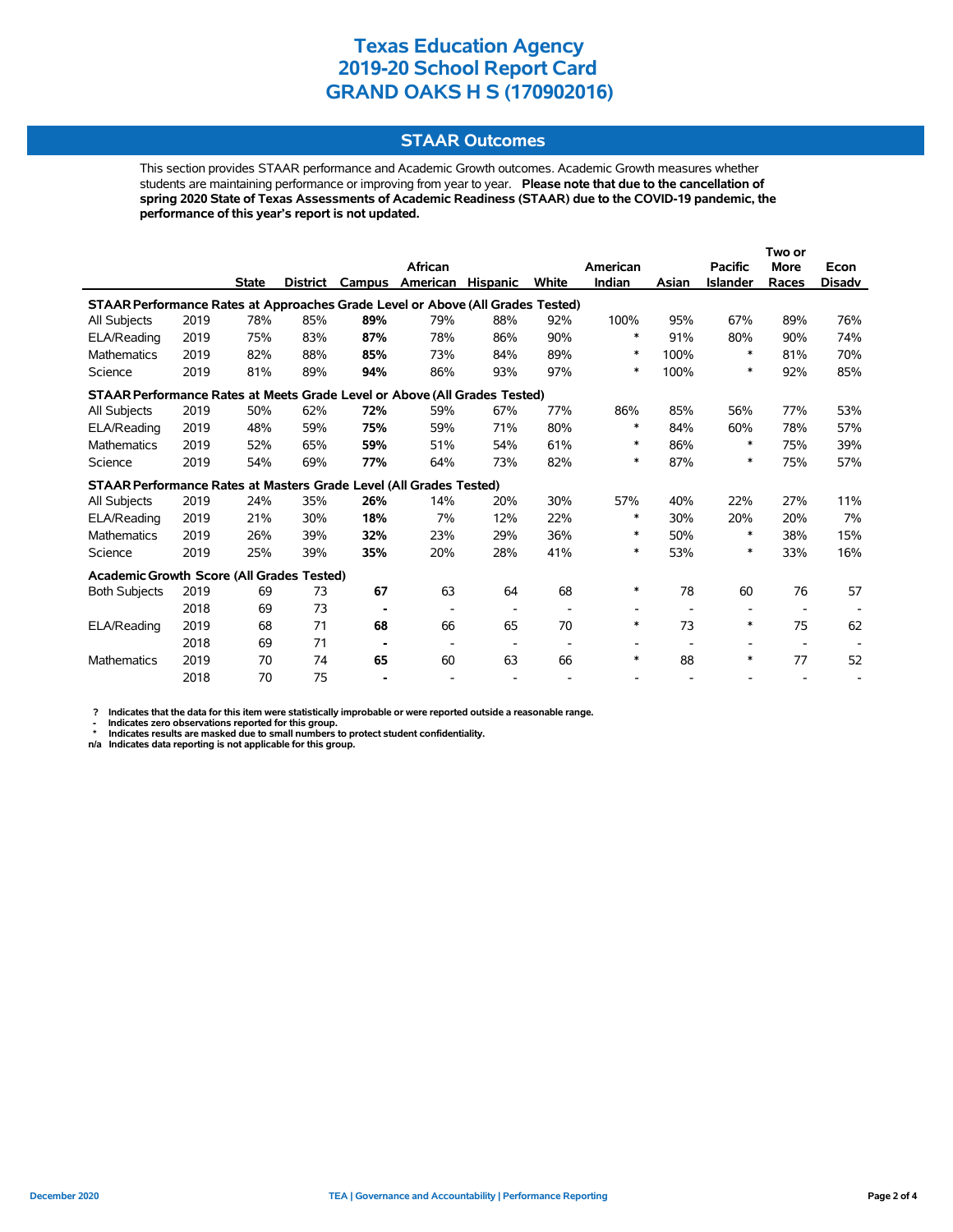## **Graduation and College, Career, and Military Readiness Outcomes**

#### This section provides graduation, graduation plan, and College, Career, and Military Readiness rates.

|                                                                   | <b>State</b> |       |      | African<br>District Campus American Hispanic |      | White | American<br>Indian | Asian   | <b>Pacific</b><br>Islander | Two or<br>More<br>Races | Econ<br>Disadv |
|-------------------------------------------------------------------|--------------|-------|------|----------------------------------------------|------|-------|--------------------|---------|----------------------------|-------------------------|----------------|
| Annual Dropout Rate (Gr 9-12)                                     |              |       |      |                                              |      |       |                    |         |                            |                         |                |
| 2018-19                                                           | 1.9%         | 0.2%  | 0.1% | 0.0%                                         | 0.0% | 0.1%  | *                  | $0.0\%$ | 0.0%                       | 0.0%                    | 0.3%           |
| 2017-18                                                           | 1.9%         | 0.2%  |      |                                              |      |       |                    |         |                            |                         |                |
| 4-Year Longitudinal Rate (Gr 9-12)<br>Class of 2019               |              |       |      |                                              |      |       |                    |         |                            |                         |                |
| Graduated                                                         | 90.0%        | 96.4% |      |                                              |      |       |                    |         |                            |                         |                |
| Graduates, TxCHSE, & Cont<br>Class of 2018                        | 94.1%        | 99.1% |      |                                              |      |       |                    |         |                            |                         |                |
| Graduated                                                         | 90.0%        | 95.3% |      |                                              |      |       |                    |         |                            |                         |                |
| Graduates, TxCHSE, & Cont                                         | 94.3%        | 99.1% |      |                                              |      |       |                    |         |                            |                         |                |
| 5-Year Extended Longitudinal Rate (Gr 9-12)<br>Class of 2018      |              |       |      |                                              |      |       |                    |         |                            |                         |                |
| Graduated                                                         | 92.2%        | 97.7% |      |                                              |      |       |                    |         |                            |                         |                |
| Graduates, TxCHSE, & Cont<br>Class of 2017                        | 93.9%        | 99.1% |      |                                              |      |       |                    |         |                            |                         |                |
| Graduated                                                         | 92.0%        | 97.3% |      |                                              |      |       |                    |         |                            |                         |                |
| Graduates, TxCHSE, & Cont                                         | 93.7%        | 98.7% |      |                                              |      |       |                    |         |                            |                         |                |
| 6-Year Extended Longitudinal Rate (Gr 9-12)<br>Class of 2017      |              |       |      |                                              |      |       |                    |         |                            |                         |                |
| Graduated                                                         | 92.4%        | 97.2% |      |                                              |      |       |                    |         |                            |                         |                |
| Graduates, TxCHSE, & Cont<br>Class of 2016                        | 93.7%        | 98.7% |      |                                              |      |       |                    |         |                            |                         |                |
| Graduated                                                         | 92.1%        | 96.3% |      |                                              |      |       |                    |         |                            |                         |                |
| Graduates, TxCHSE, & Cont                                         | 93.4%        | 97.9% |      |                                              |      |       |                    |         |                            |                         |                |
| 4-Year Federal Graduation Rate Without Exclusions (Gr 9-12)       |              |       |      |                                              |      |       |                    |         |                            |                         |                |
| Class of 2019                                                     | 90.0%        | 93.4% |      |                                              |      |       |                    |         |                            |                         |                |
| Class of 2018                                                     | 90.0%        | 93.0% |      |                                              |      |       |                    |         |                            |                         |                |
| RHSP/DAP Graduates (Longitudinal Rate)                            |              |       |      |                                              |      |       |                    |         |                            |                         |                |
| Class of 2019                                                     | 73.3%        |       |      |                                              |      |       |                    |         |                            |                         |                |
| Class of 2018                                                     | 68.5%        | 68.8% |      |                                              |      |       |                    |         |                            |                         |                |
| RHSP/DAP/FHSP-E/FHSP-DLA Graduates (Longitudinal Rate)            |              |       |      |                                              |      |       |                    |         |                            |                         |                |
| Class of 2019                                                     | 87.6%        | 94.2% |      |                                              |      |       |                    |         |                            |                         |                |
| Class of 2018                                                     | 86.8%        | 97.0% |      |                                              |      |       |                    |         |                            |                         |                |
| College, Career, and Military Ready (Annual Graduates)<br>2018-19 | 72.9%        | 74.6% |      |                                              |      |       |                    |         |                            |                         |                |
| 2017-18                                                           | 65.5%        | 70.9% |      |                                              |      |       |                    |         |                            |                         |                |
| <b>SAT/ACT Results (Annual Graduates)</b>                         |              |       |      |                                              |      |       |                    |         |                            |                         |                |
| Tested<br>2018-19                                                 | 75.0%        | 70.0% |      |                                              |      |       |                    |         |                            |                         |                |
| 2017-18                                                           | 74.6%        | 72.4% |      |                                              |      |       |                    |         |                            |                         |                |
| Average SAT Score<br>2018-19                                      | 1027         | 1153  |      |                                              |      |       |                    |         |                            |                         |                |
| 2017-18                                                           | 1036         | 1162  |      |                                              |      |       |                    |         |                            |                         |                |
| Average ACT Score<br>2018-19                                      | 20.6         | 23.6  |      |                                              |      |       |                    |         |                            |                         |                |
| 2017-18                                                           | 20.6         | 23.6  |      |                                              |      |       |                    |         |                            |                         |                |
|                                                                   |              |       |      |                                              |      |       |                    |         |                            |                         |                |

? Indicates that the data for this item were statistically improbable or were reported outside a reasonable range.<br>- Indicates zero observations reported for this group.<br>\* Indicates results are masked due to small numbers